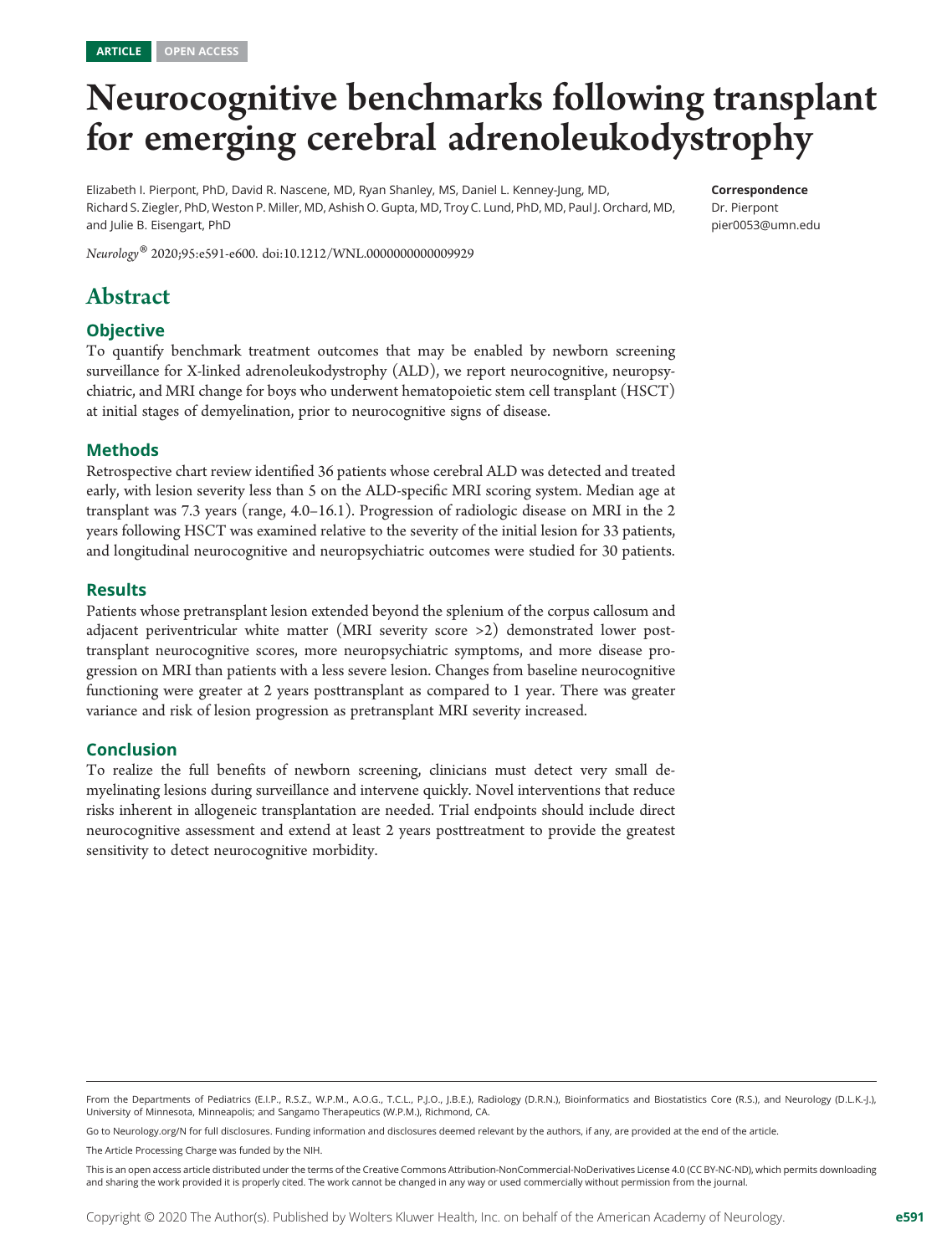## **Glossary**

 $ALD =$  adrenoleukodystrophy;  $CALD =$  cerebral adrenoleukodystrophy;  $CI =$  confidence interval;  $HSCT =$  hematopoietic stem cell transplantation;  $LS = low$  severity;  $MCID =$  minimum clinically important difference;  $NBS =$  newborn screening;  $TBI =$ total body irradiation;  $VIS = very$  low severity.

The childhood cerebral form of X-linked adrenoleukodystrophy (ALD) is a fatal inflammatory demyelinating disease that emerges unpredictably in one-third of affected boys.<sup>1</sup> Hematopoietic stem cell transplantation (HSCT) can halt the progression of cerebral ALD (cALD) if performed at an early stage, $^2$  although no current methodology can predict the onset or velocity of demyelination.<sup>3</sup> Newborn screening (NBS) enables prospective monitoring to detect cALD at the earliest possible stage.<sup>4</sup> Early intervention is critical, as longterm neurocognitive capabilities and other functional outcomes are associated with the severity of the MRI lesion and neurocognitive status at the time of HSCT. $2,5-7$  Current understanding of outcomes is based largely on boys whose cALD was identified due to clinical signs, which may not emerge until the lesion has spread substantially. The NBS era requires that this understanding be updated.

We examined a cohort of patients whose lesions were detected early, approximating what may be found by NBS surveillance. ALD diagnosis occurred prior to cerebral involvement (e.g., by family history) in most cases. Based on the typical pattern of emergent demyelination in  $\text{cALD}$ , we hypothesized that when pretransplant lesions were restricted to the corpus callosum or immediately adjacent periventricular white matter, neurocognitive function 2 years after HSCT would be measurably better than for those with slightly more extensive lesions. Further, we hypothesized that posttransplant MRIs would show less progression for patients with milder initial lesions. Finally, our clinical observations suggested that neuropsychiatric concerns (e.g., inattention, behavior abnormalities) frequently arise, prompting measurement of neuropsychiatric symptomatology relative to initial lesion severity.

## **Methods**

#### Study population

Brain MRIs for 149 consecutive patients with cALD who underwent allogeneic HSCT at the University of Minnesota between January 1, 1991, and April 30, 2017, were reviewed by a board-certified neuroradiologist (D.R.N.) who was blinded to the clinical status (e.g., neurocognitive and neuropsychiatric test scores) of the patients. The MRIs were scored using the Loes methodology<sup>9</sup> ( $0 =$  no cerebral involvement; 34 = maximal involvement of the considered regions). Thirty-six patients met the study inclusion criterion of a pretransplant MRI severity score between 0.5 and 4.5, inclusive (figure 1). White matter lesions within this range of MRI severity are depicted in figure 2. Early identification of cALD among this group of patients was possible due to family history of ALD  $(n = 28)$ , workup following diagnosis of adrenal insufficiency  $(n = 6)$ , or clinical symptoms prompting an MRI, i.e., severe migraine headaches  $(n = 1)$  or seizures  $(n = 1)$ .

#### HSCT treatment protocols

Patients received myeloablative transplant conditioning with either a busulfan-based regimen without radiation (86%) or a high-dose total body irradiation (TBI)–based regimen (14%; all prior to 2004). Allografts were from unrelated umbilical cord blood (33%), bone marrow from related or unrelated donors (64%), or peripheral blood stem cells from an unrelated donor (3%). Immunosuppressive agents administered early in the transplant process included cyclosporine A, as well as mycophenolate mofetil, methotrexate, or corticosteroids, all used on a short-term basis. $5,10$  The cyclosporine was routinely tapered beginning 6 months after transplantation, with tapering of immunosuppression complete by 9 months posttransplantation.

#### Neurocognitive and neuropsychiatric evaluation

Test scores spanning 6 neurocognitive and 4 neuropsychiatric domains were obtained from pretransplant and posttransplant clinical neuropsychological evaluations (table 1). Verbal reasoning, visual reasoning, working memory, and processing speed, as well as fine motor dexterity and visualmotor abilities, were evaluated using methods previously described.<sup>11</sup> Neuropsychiatric symptoms were measured with well-validated caregiver rating scales along domains of hyperactivity, attention problems, anxiety, and depression.

#### Statistical analysis

The first study objective was to analyze trends in outcomes by pretransplant MRI severity score. Using scatterplots, 2-year post-treatment neurocognitive and MRI outcomes were analyzed by pretransplant MRI severity score. To provide grouplevel statistics, patients were divided into 2 groups based on pretransplant MRI severity: very low severity (VLS; Loes score =  $0.5-2.0$ ) vs low severity (LS; Loes score 2.5-4.5), calculating the mean difference and its 95% confidence interval (CI) for each 2-year outcome.

The second objective was to study trends over time in each neurocognitive outcome, specifically to determine whether changes occur between 1 and 2 years post-transplant and to assess the magnitude of these changes relative to those occurring in the initial year after treatment. This analysis was designed to better delineate the timing of emerging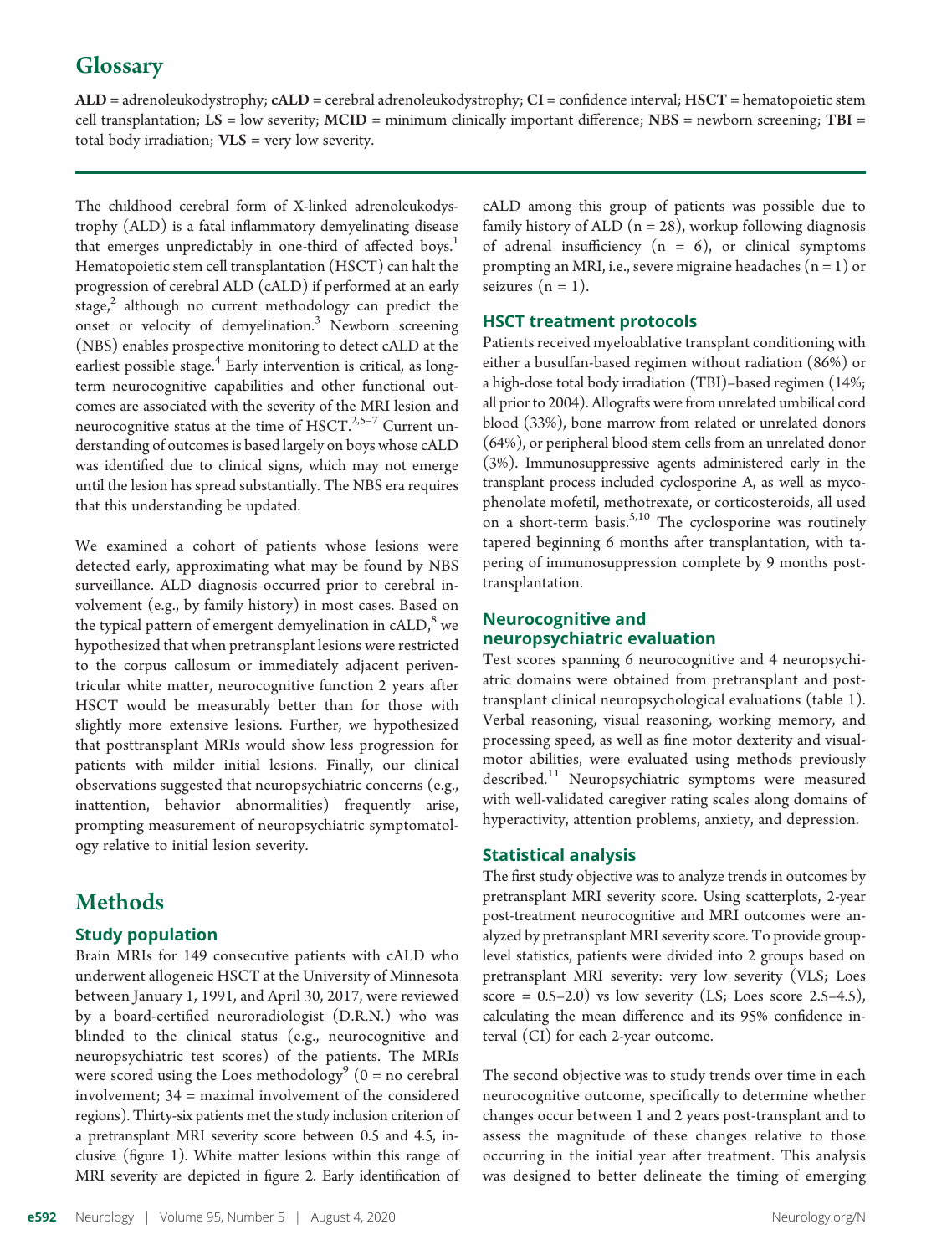



Of the 149 patients who underwent allogeneic hematopoietic stem cell transplantation (HSCT), 36 had a pretransplant MRI severity score <5. In this group, 33 patients survived and achieved acceptable engraftment after a single HSCT. All 33 had follow-up MRIs for analysis;  $3\bar{0}$  had neurocognitive follow-up. cALD = cerebral adrenoleukodystrophy.

post-transplant cognitive changes. Linear mixed models (i.e., repeated measures) included the neurocognitive test score as the outcome, predicted by pretransplant MRI severity score (modeled as a continuous variable) and years since HSCT (modeled categorically to allow for different effects for each year), and their interaction. Most patients had baseline and year 1 scores, and for each test, about 20 patients had available year 2 scores. The models included a random intercept and time effect for each patient. Results are reported as predicted values for an otherwise average patient with an MRI severity score of 1, and likewise for a Loes score of 4. This predictive model allowed utilization of all data points available to estimate neurocognitive trajectory within this time period. Analysis was conducted using the R lme4 package.<sup>12</sup>

#### Standard protocol approvals, registrations, and patient consents

Ethics approval for this retrospective analysis was obtained from the University of Minnesota Institutional Review Board.

#### Data availability

Data supporting the findings of this study are available from the corresponding author upon reasonable request.

## **Results**

#### Sample characteristics, survival, and engraftment

The majority of the cohort (31/36 patients; 86%) demonstrated a predominately posterior radiographic presentation of cALD, with primary involvement of the splenium of the corpus callosum  $\pm$  parietal–occipital white matter. Two patients (6%) had a frontal disease pattern with involvement of the genu and frontal white matter. Three patients (8%) had atypical demyelination patterns: (1) posterior disease with involvement of genu; (2) frontal disease with involvement of brainstem; or (3) disease involving anterior temporal white matter and visual pathways.

HSCT for the 36 patients occurred at a median age of 7.3 years (range, 4.0–16.1). Two patients (pretransplant MRI severity scores of 2 and 4) experienced graft failure and a second transplant was performed; one of these patients survived and the other died of sepsis. One additional patient (pretransplant MRI severity score of 2) died due to transplant-related complications (sepsis, severe graft-versushost disease). Median 1- and 2-year engraftment was 100%, and overall 2-year survival was 94% within the cohort.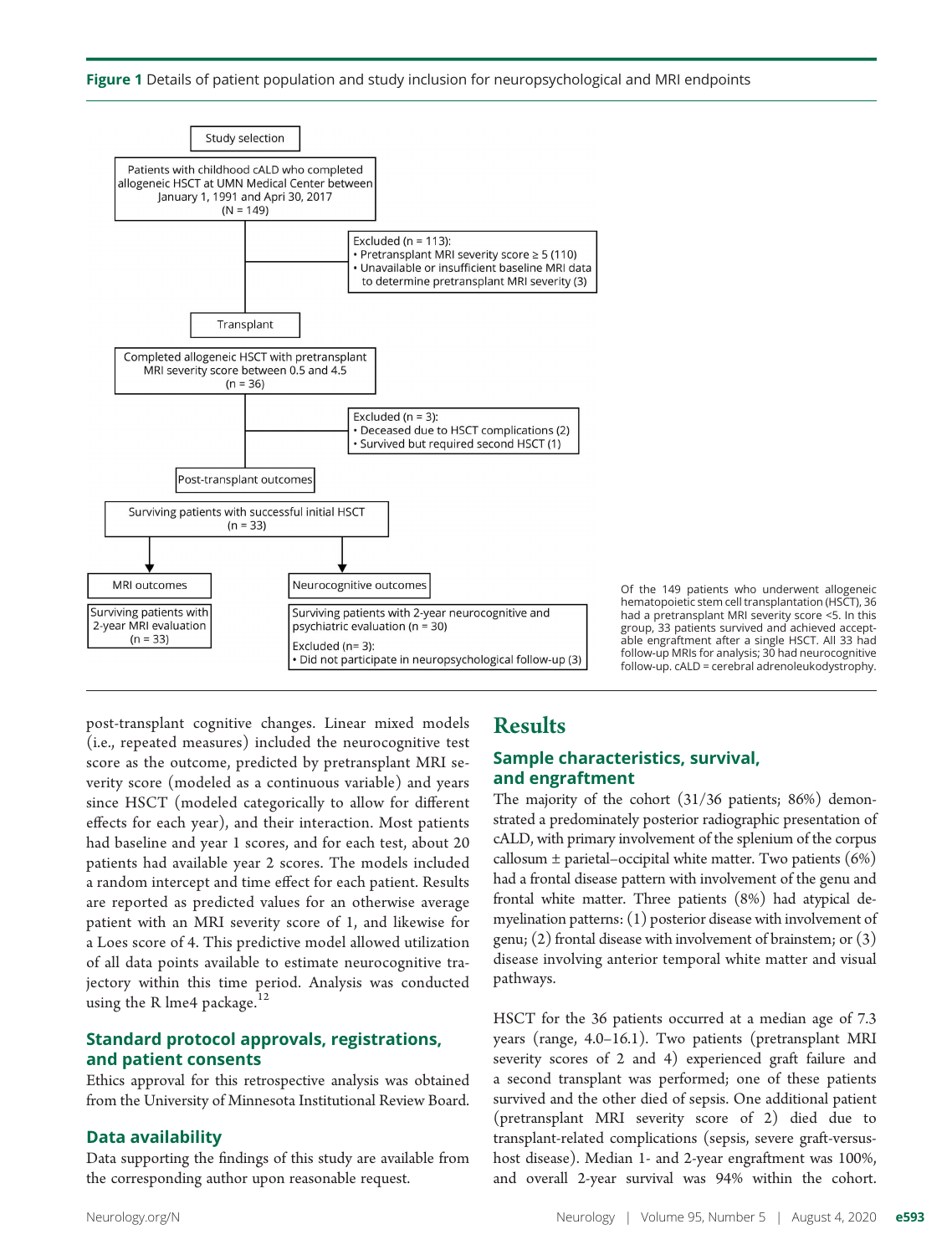Figure 2 Progression of white matter disease in cerebral adrenoleukodystrophy



Representative T2 fluid-attenuated inversion recovery axial images demonstrate the differences in white matter involvement among MRI severity scores. In increasing order of lesion severity, images A–D depict MRI severity scores of 1, 2, 3, and 4.5 respectively, as demyelination progresses further into the parietal white matter.

Outcomes of boys who died or received a second transplant were excluded, resulting in subsequent analysis of 33 patients (figure 1).

Among the 33 patients studied, 15 boys were in the VLS group and 18 boys were in the LS group. HSCT occurred at a similar age for patients in the VLS group (mean age, 7.8 years; SD, 2.3 years) as for patients in the LS group (mean age, 8.1 years; SD, 3.1 years; mean difference, −0.3 years; 95% CI, −2.3 to 1.6). The proportion of boys receiving a TBI-based conditioning regimen was also similar for the VLS group (2/ 15 patients; 13%) as for the LS group (3/18 patients; 17%).

#### MRI progression

Figure 3 depicts post-transplant MRI disease progression as a function of pretreatment severity scores among the 33 patients scanned at baseline and 2 years post-transplant. There was greater variance and risk of disease progression as pretransplant MRI severity increased. Median post-transplant MRI progression for patients in the VLS group was 0 points on the Loes scale (range, 0–4). Median post-transplant MRI progression for patients in the LS group was 3.5 (range, 0–10).

#### Neurocognitive and neuropsychiatric outcomes

Neurocognitive test results were obtained from the closest time point preceding HSCT (median time before HSCT, 1.7 months; range, 0.3–5.3 months) and the time point most proximal to 2 years post-transplant (median time since HSCT, 1.9 years; range, 1.0–3.0 years) for the 30 patients who returned for neurocognitive follow up. Table 2 presents results by pretransplant MRI severity (VLS vs LS). No group differences in pretransplant neurocognitive scores were observed. Two years after HSCT, the LS group performed worse than the VLS group on tests of processing speed and fine motor dexterity. Plotting pretransplant MRI severity score with 2-year outcomes illustrates that neurocognitive skills were differentially associated with lesion severity (figure 4).

In terms of neuropsychiatric findings, the LS group had more attention problems and symptoms of hyperactivity than the VLS group, both at baseline and at 2 years post-transplant. At the 2-year evaluation, 9/17 boys in the LS group (53%) had ratings outside of normal limits (T score >60) in at least one neuropsychiatric domain, as compared to 3/13 boys in the VLS group (23%). Neither group had mean neuropsychiatric scores in the clinically problematic range for any subscale.

#### Longitudinal analysis

Table 3 reports predicted longitudinal neurocognitive scores for average hypothetical patients with pretransplant MRI severity scores of 1 and 4, respectively. For patients with minimal disease (MRI severity 1), the model did not predict

| Table 1 Neurocognitive and neuropsychiatric outcome measures |  |  |
|--------------------------------------------------------------|--|--|
|                                                              |  |  |

| <b>Domains</b>                                                                                                                                                                   | <b>Measures</b>                                                                                                                                                                                                                                                                           | <b>Scores</b>                                                                       |
|----------------------------------------------------------------------------------------------------------------------------------------------------------------------------------|-------------------------------------------------------------------------------------------------------------------------------------------------------------------------------------------------------------------------------------------------------------------------------------------|-------------------------------------------------------------------------------------|
| <b>Neurocognitive functioning</b><br>Verbal comprehension<br>Perceptual (visual) reasoning<br>Working memory<br>Processing speed<br>Fine motor dexterity<br>Visual-motor ability | Wechsler scales, various editions: Wechsler Preschool and Primary Scale of<br>Intelligence; Wechsler Intelligence Scale for Children; Wechsler Adult<br>Intelligence Scale; Purdue Pegboard Test (3-trial average); Beery-Buktenica<br>Test of Visual-motor Integration, various editions | Standard score, mean (SD) 100 (15);<br>higher scores indicate better<br>performance |
| Neuropsychiatric symptoms<br>Attention problems<br>Hyperactivity<br>Depression<br>Anxiety                                                                                        | Behavior Assessment System for Children (various editions) or Personality<br>Inventory for Children                                                                                                                                                                                       | T score, mean (SD) 50 (10), higher<br>scores indicate greater symptom<br>severity   |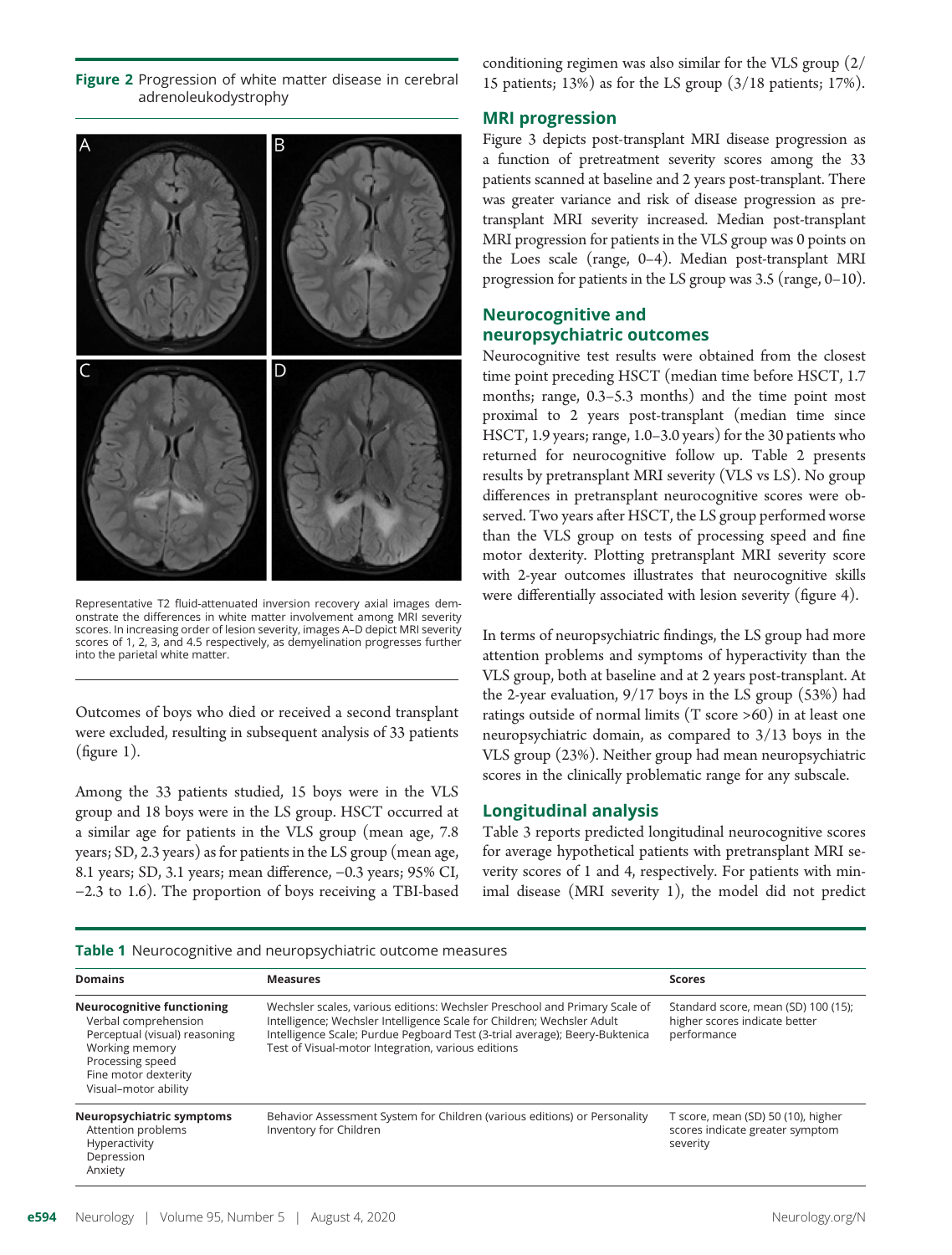



(A) Scatterplot of pretransplant MRI severity vs 2 year MRI outcomes shows greater radiographic disease progression associated with higher pretransplant MRI score. The red line represents the regression line fitted to the data that were obtained. A black comparison line depicts the slope had there been no change in patient MRI scores from baseline to 2-years posttransplant. (B) Boxplots compare the change in MRI severity score from pretransplant to 2 years post-transplant in the very low severity (VLS) group (pre-transplant MRI severity 0.5–2) and the low severity (LS) group (pretransplant MRI severity 2.5–4.5). The lower and upper box boundaries correspond to the first and third quartiles (the 25th and 75th percentiles), with a black line at the median. For the VLS group, median change in MRI severity was 0 points; for the LS group, median change was 3.5 points. Vertical lines extend to the largest value no more than 1.5 times the interquartile range from the box boundary.

consistent differences between baseline and 1- and 2-year scores. For patients with more extensive disease (MRI severity 4), the model predicted lower scores at 2 years as compared to 1 year for all neurocognitive measures. Thus, patients with higher pretransplant MRI severity scores were not only likely to have lower scores following transplantation, they were also more likely to show declines between 1 and 2 years post-transplant, especially for domains that were more vulnerable to cALD disease such as processing speed or fine motor dexterity.

### **Discussion**

This investigation focused on a group of boys transplanted for cALD in the earliest stages of lesion development, in most cases before clinical signs of brain disease. Unlike most historical patient cohorts, familial diagnosis or other ALD symptoms (e.g., adrenal insufficiency) in these patients facilitated evaluation and monitoring prior to the development of a severe brain lesion. The cohort therefore offers insight into the cerebral involvement that may be detected during surveillance following a positive NBS. We present evidence that although disease-related neurocognitive symptoms are initially absent across the low range of the MRI severity scale, they emerge within a few years after transplantation. These findings have implications for realizing the promise of early detection through NBS: they imply that the window of watchful waiting between discovering a lesion and proceeding to transplant may be narrower than previously assumed, if neurocognitive and neuropsychiatric disease burden is to be avoided.

It is not known whether HSCT can prevent cerebral disease from emerging, but due to the inherent risk of transplantation, that study is unlikely to be conducted. The development of a gadolinium-enhancing lesion is considered evidence of active neuroinflammation and blood–brain barrier disruption, and has consistently been a clinical marker sufficient to justify moving forward with this intensive, risky therapy.<sup>13</sup> Once white matter disease appears, a fairly predictable pattern of progression is observed. Demyelination typically begins in the splenium of the corpus callosum and spreads into parietal–occipital white matter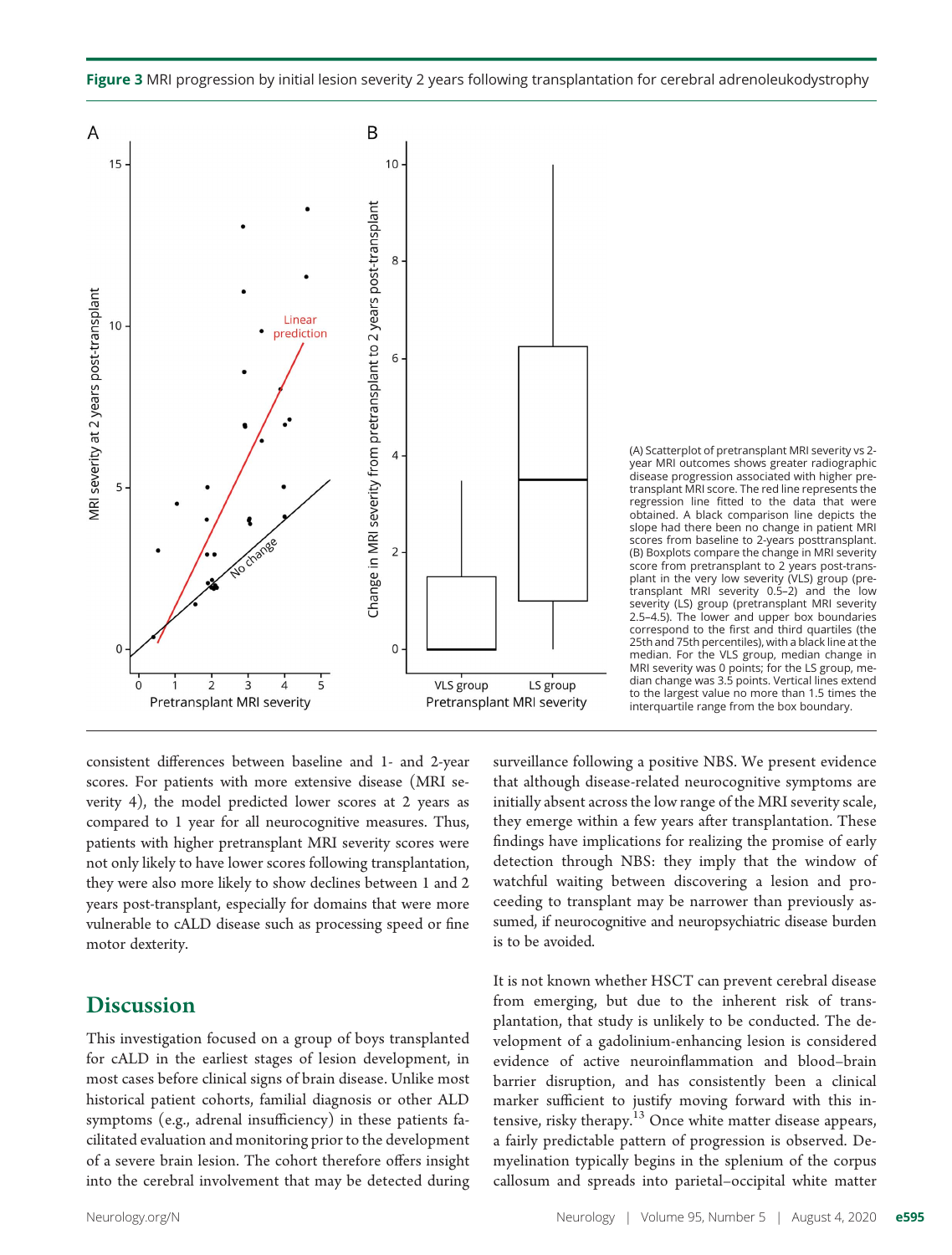Table 2 Neurocognitive and neuropsychiatric function of patients with early-stage cerebral adrenoleukodystrophy prior to and 2 years following hematopoietic stem cell transplantation

|                                                                               | <b>Very low MRI severity</b><br>(Loes 0.5-2; n = 13), mean (SD) | <b>Low MRI severity</b><br>(Loes 2.5-4.5; n = 17), mean (SD) | <b>Mean difference</b> | 95% CI            |
|-------------------------------------------------------------------------------|-----------------------------------------------------------------|--------------------------------------------------------------|------------------------|-------------------|
| <b>Neurocognitive abilities</b><br>(normative mean: $100 \pm 15$ <sup>a</sup> |                                                                 |                                                              |                        |                   |
| Pretransplant                                                                 |                                                                 |                                                              |                        |                   |
| <b>Verbal comprehension</b>                                                   | 99.5 (10.4)                                                     | 96.7 (18.1)                                                  | $-2.9$                 | $-14.5$ to 8.8    |
| <b>Visual reasoning</b>                                                       | 103.8 (17.1)                                                    | 99.4 (11.7)                                                  | $-4.4$                 | $-15.1$ to 6.4    |
| <b>Working memory</b>                                                         | 90.2 (12.1)                                                     | 94.5 (16.6)                                                  | 4.3                    | $-8.4$ to 17.0    |
| <b>Processing speed</b>                                                       | 95.2 (10.5)                                                     | 87.1 (14.9)                                                  | $-8.1$                 | $-18.8$ to 2.7    |
| <b>Fine motor dexterity</b>                                                   | 92.8 (14.5)                                                     | 88.4 (15.1)                                                  | $-4.4$                 | $-15.9$ to $7.0$  |
| Visual-motor integration                                                      | 90.5 (12.2)                                                     | 92.9 (10.8)                                                  | 2.4                    | $-6.4$ to 11.4    |
| 2 years post-transplant                                                       |                                                                 |                                                              |                        |                   |
| <b>Verbal comprehension</b>                                                   | 96.3 (11.0)                                                     | 97.0 (22.9)                                                  | 0.7                    | $-14.1$ to 15.4   |
| <b>Visual reasoning</b>                                                       | 102.8 (15.7)                                                    | 89.4 (20.9)                                                  | $-13.4$                | $-28.1$ to 1.3    |
| <b>Working memory</b>                                                         | 88.3 (12.9)                                                     | 92.3 (12.4)                                                  | 4.0                    | $-6.1$ to $14.2$  |
| <b>Processing speed</b>                                                       | 95.7 (15.4)                                                     | 77.9 $(15.6)^c$                                              | $-17.7$                | $-29.9$ to $-5.5$ |
| <b>Fine motor dexterity</b>                                                   | 101.2 (19.6)                                                    | 78.6 $(13.9)^c$                                              | $-22.6$                | $-35.9$ to $-9.3$ |
| <b>Visual-motor integration</b>                                               | 92.0 (12.4)                                                     | 83.9 $(11.6)^c$                                              | $-8.1$                 | $-17.6$ to 1.5    |
| <b>Psychiatric symptoms</b><br>(normative mean: $50 \pm 10)^b$                |                                                                 |                                                              |                        |                   |
| Pretransplant                                                                 |                                                                 |                                                              |                        |                   |
| <b>Hyperactivity</b>                                                          | 47.3 (12.7)                                                     | 58.1 (16.8)                                                  | 10.8                   | $-0.9$ to 22.5    |
| <b>Attention problems</b>                                                     | 46.6 (12.7)                                                     | 56.8 (11.0)                                                  | 10.3                   | 0.0 to 20.5       |
| Depression                                                                    | 49.8 (13.7)                                                     | 51.7 (13.3)                                                  | 1.9                    | $-8.6$ to 12.4    |
| Anxiety                                                                       | 51.5 (12.4)                                                     | 49.8 (7.6)                                                   | $-1.7$                 | $-9.5$ to 6.2     |
| 2 years post-transplant                                                       |                                                                 |                                                              |                        |                   |
| Hyperactivity                                                                 | 47.1 (14.9)                                                     | 57.1 (17.4)                                                  | 9.9                    | $-2.5$ to 22.4    |
| <b>Attention problems</b>                                                     | 50.3(6.7)                                                       | 58.4 (11.0)                                                  | 8.1                    | 0.3 to 15.9       |
| <b>Depression</b>                                                             | 49.2 (7.9)                                                      | 54.2 (9.7)                                                   | 5.0                    | $-1.9$ to 11.8    |
| Anxiety                                                                       | 49.9 (6.3)                                                      | 50.2 (12.8)                                                  | 0.3                    | $-7.7$ to 8.2     |
|                                                                               |                                                                 |                                                              |                        |                   |

Abbreviation: CI = confidence interval.

ª Higher scores indicate better neurocognitive test performance. Scores under 85 are below age expectations.<br><sup>b</sup> Higher scores indicate more psychopathologic symptomatology. Scores above 60 are outside normal limits.<br><sup>c</sup> G

(80% of patients). Less commonly ( $\sim$ 20% of patients), the process begins in the anterior corpus callosum and extends into frontal regions, or presents in an atypical location such as the internal capsule.<sup>1</sup> The current analysis suggests that as demyelination spreads beyond the corpus callosum and immediately adjacent periventricular white matter, risk heightens for further spreading of the lesion after treatment. Contrast enhancement on MRI, radiographic hypoperfusion, small volumetric lesion size at the initial scan, and young age of the patient are risk factors for more rapid progression.  $\real^{14-16}$  Complicating these circumstances is emerging evidence that initial changes on MRI can be missed during clinical interpretation.<sup>17</sup> The subtle appearance of lesions with MRI severity  $\langle 2 \rangle$  (figure 2) highlights the importance of meticulous MRI review by an experienced neuroradiologist so that very small changes are detected. When small lesions emerge at a young age, close follow-up with imaging and preparation to facilitate swift transplantation has been recommended.<sup>14,18</sup>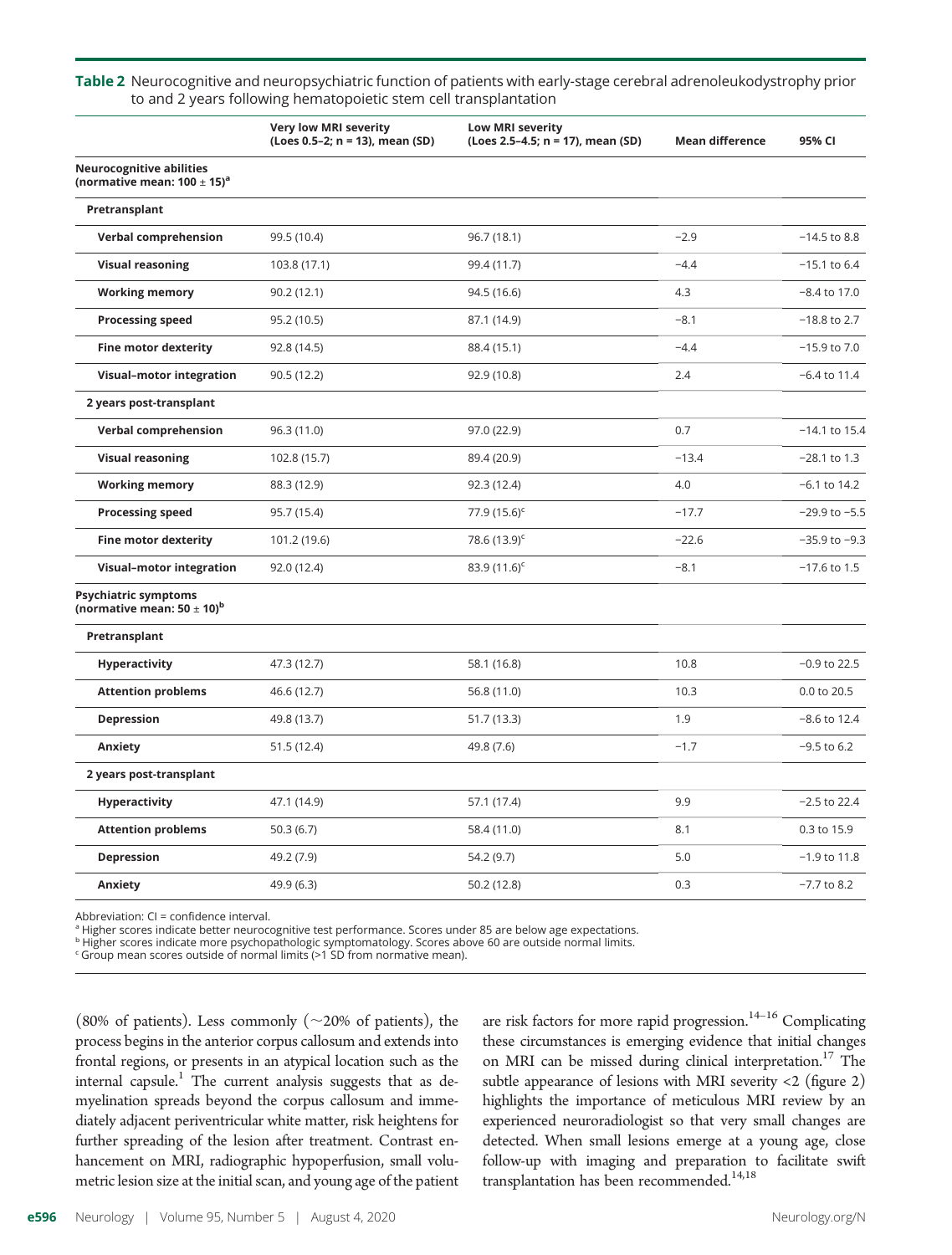Figure 4 Two-year neurocognitive outcomes following hematopoietic stem cell transplantation at a stage of relatively low MRI severity



(A–F) The relationship of pretransplant MRI severity score plotted with 2-year transplant outcomes revealed that neurocognitive skill areas were differentially impacted. While domains such as processing speed and fine motor dexterity showed greater susceptibility to poor outcomes when the MRI severity was higher, verbal reasoning skills and working memory generally remained intact across this low severity spectrum. The resilience of verbal reasoning skills in particular can inflate the perception of a child's functioning, as a child with intact communication and motor coordination generally appears unaffected by disease, but these perceptions of intact functioning likely obscure cerebral adrenoleukodystrophy–related neurocognitive changes that can occur and were quantified in this study. HSCT = hematopoietic stem cell transplantation.

Findings from this study suggest that when lesions are small, the absence of directly quantified neurocognitive abnormalities is not a reason to delay transplant to continue monitoring by MRI. Specifically, transplantation upon first emergence of a T2 hyperintense lesion with gadolinium enhancement appears to be the most protective of functional outcomes. Across the spectrum of initially low severity lesions (i.e., MRI severity score <5), neurocognitive deficits were not detectable at the time of treatment by present standard neuropsychological measurement methodology. However, neurocognitive losses occurred in the years following HSCT for some patients, depending on lesion severity. At 2 years post-transplant, boys with the smallest pretransplant lesions (MRI severity score 0.5–2) consistently performed within the age-expected range across a diverse array of neurocognitive tasks. In comparison, boys with slightly higher pretransplant MRI severity (2.5–4.5)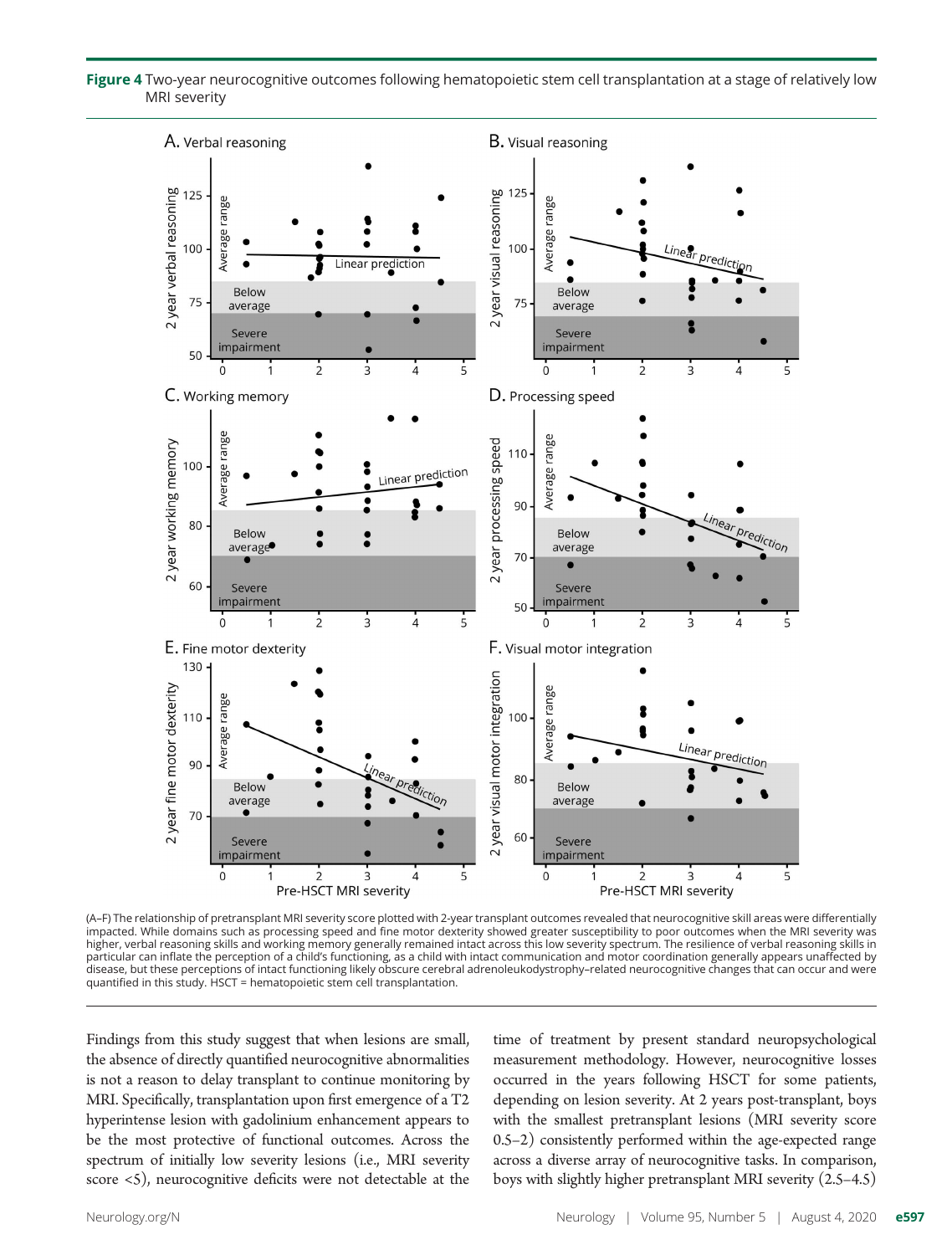Table 3 Regression model-based predicted neurocognitive scores over time as a function of pretransplant MRI severity

| <b>Pre-HSCT MRI</b><br>severity | <b>Years since</b><br>transplant | Verbal<br>reasoning | <b>Visual</b><br>reasoning | Working<br>memory | Processing<br>speed | <b>Fine motor</b><br>dexterity | <b>Visual motor</b><br>integration |
|---------------------------------|----------------------------------|---------------------|----------------------------|-------------------|---------------------|--------------------------------|------------------------------------|
|                                 | $\mathbf 0$                      | 107                 | 111                        | 94                | 99                  | 93                             | 94                                 |
|                                 |                                  | 99                  | 108                        | 93                | 100                 | 103                            | 94                                 |
|                                 | $\overline{2}$                   | 103                 | 105                        | 87                | 95                  | 106                            | 95                                 |
| 4                               | $\mathbf 0$                      | 94                  | 97                         | 96                | 87                  | 89                             | 90                                 |
| 4                               |                                  | 98                  | 90                         | 98                | 86                  | 82                             | 88                                 |
| 4                               | $\overline{2}$                   | 94                  | 87                         | 91                | 76                  | 75                             | 82                                 |

Abbreviation: HSCT = hematopoietic stem cell transplantation.

This prediction table models the trend for an average hypothetical patient with pretransplant MRI severity of 1, and likewise for an average hypothetical patient with pretransplant MRI severity of 4. Predicted scores were derived from repeated measures models that regress neurocognitive score on MRI severity, time, and their interaction. Approximately 80%–90% of actual scores were within 20 points of the model-predicted score.

performed below the age-expected range (>1 SD below the normative mean) on post-transplant measures of processing speed, fine motor dexterity, and visual–motor integration. Verbal reasoning skills and working memory (short-term recall of information) remained generally stable across all patients, consistent with previous evidence that these functions can remain relatively intact even with advanced cALD.<sup>11</sup> We speculate that differences in the observability of neurocognitive deficits, i.e., with some being obvious and others being less apparent, may be the reason that patients are sometimes described as asymptomatic across this spectrum of MRI severity and higher.<sup>14,19</sup> Declines in visual perception or performancebased functions can be challenging to detect without repeated direct assessment. Neurocognitive testing appears to provide a much more sensitive assessment of deficiencies than neurologic or disability rating scores, or other surrogates from clinical chart review, which may not show sensitivity to functional changes until more advanced stages of cALD.

Our findings of deficits in processing speed, fine motor dexterity, and visual–motor integration have implications for learning, academic performance, and school engagement. These deficits may cause a student to struggle to keep up, avoid work, or feel inadequate. As they are invisible disabilities, they can cause affected students to appear unmotivated or noncompliant. Furthermore, the magnitude of changes observed in patients in the current study can be considered clinically meaningful. Standard methods for detecting a minimum clinically important difference (MCID) in neurocognitive scores and other quality of life assessments typically suggest that changes exceeding 0.5 SD (i.e., 7.5 points for an IQ score) or 2 standard errors of measurement (SEM; typically around 3–6 points for index scores on the Wechsler scales) constitute a meaningful difference.<sup>20,21</sup> Applying the criterion of 0.5 SD for the MCID at the group level, observed declines from baseline to 2 years post-transplant could be considered clinically meaningful for the LS group in 4 neurocognitive domains: visual reasoning, processing speed, fine motor dexterity, and visual–motor integration. In contrast, no

declines meeting this threshold were observed in the VLS group. Broadly speaking, preservation of a patient's full cognitive potential should be a key goal of successful treatment for neurologic disease, to maximize quality of life and independent functioning throughout the lifespan.

Another notable aspect of this study is the characterization of the neuropsychiatric status of our patients. Symptoms such as hyperactivity, attention problems, and mood/anxiety disturbance can hinder day-to-day functioning and warrant consideration in analyzing group-level post-treatment outcomes among boys with cALD. Certainly, receiving the diagnosis of a potentially fatal condition and confronting a high-risk intensive therapy creates stress that could manifest as emotional or behavioral challenges. Nevertheless, our analysis also indicates that caregiver-reported neuropsychiatric symptoms (in particular, problems with poor attention and hyperactive behaviors) are associated with the extent of the MRI lesion. This finding suggests increased mental health risk as cALD spreads, which can be underappreciated in this population and merits further prospective investigation.

The findings of the current study delineate key benchmark data against which to compare outcomes of novel interventions for cerebral disease in boys diagnosed with ALD by NBS. They also have implications for the timing of outcome evaluations employing neurocognitive endpoints. Among the domains most vulnerable to change (e.g., processing speed, fine motor dexterity), measurable declines were observed beyond 1 year post-transplant, especially for boys with greater-than-minimal disease at treatment. As such, we recommend that clinical research studies utilize a minimum trial length of 2 years following treatment, with consideration of extended follow-up, as deficits can become more pronounced over time.<sup>11,22</sup> Further, it should be noted that clinical evaluation of neuropsychological function can be an important tool not only to collect trial endpoints, but also to provide educational recommendations and support families.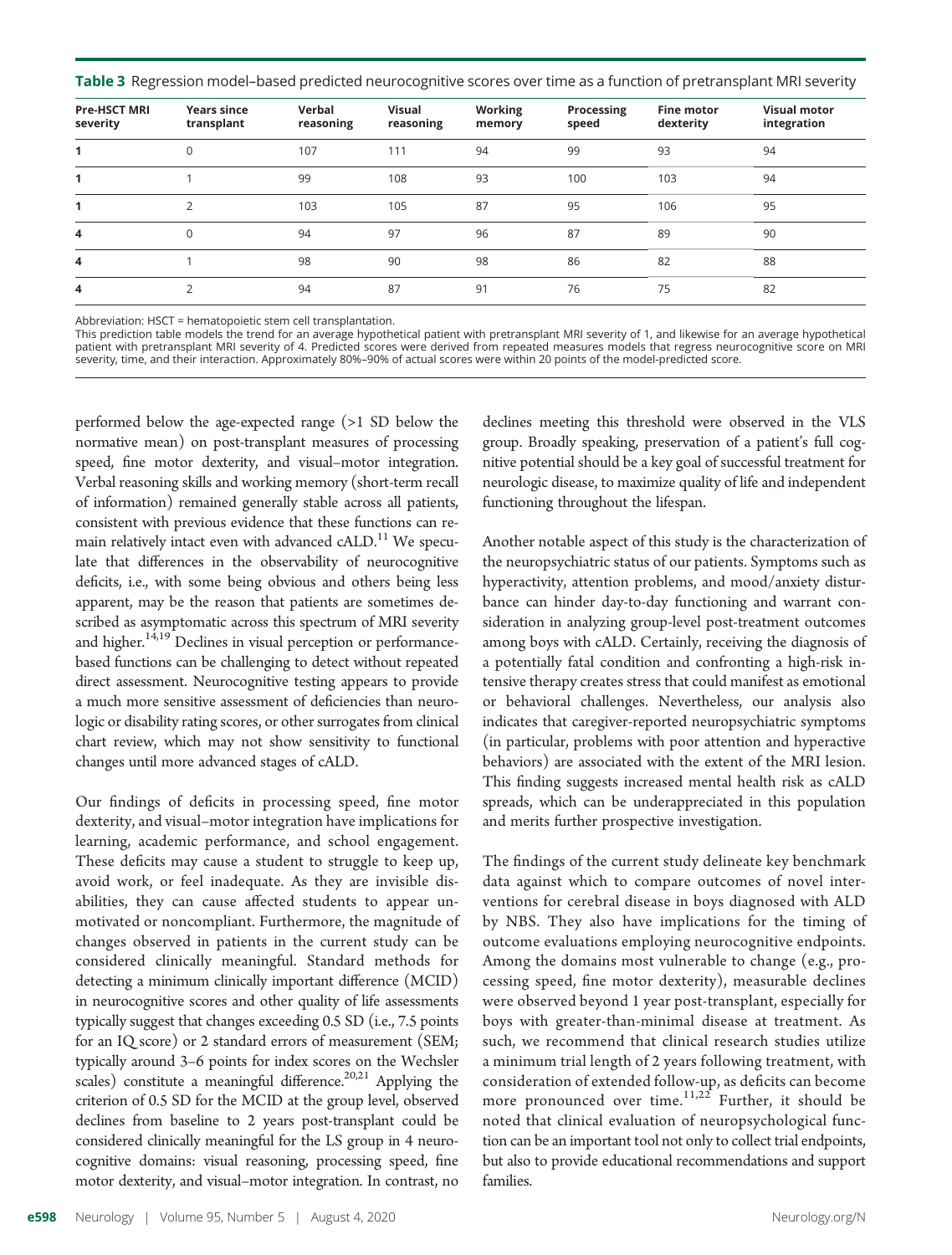The Loes MRI severity scoring system, while widely used in the field, may not be as sensitive to small changes as volumetric analysis.<sup>14</sup> Since our patient cohort was limited to those with early cALD lesions, we did not distinguish among different cerebral patterns of disease; some research indicates that boys with posterior (parietal–occipital) pattern of disease have more favorable outcomes with higher MRI severity than patients with frontal pattern or other rare demyelination patterns.<sup>23</sup> Patients with frontal disease pattern in our cohort may have skewed psychiatric outcomes (i.e., inattentive or hyperactive behaviors). However, the proportion of patients with frontal-predominant presentation was low (6%). In order to study the impact of regional pattern on psychiatric outcomes more extensively, it would be ideal to compare patients with frontal pattern alongside patients with the classic posterior pattern who are matched for lesion severity or volume. Given the relative rarity of the frontal presentation, such an analysis may require a multicenter effort. As a final point, use of neurocognitive tools within this cohort depended on the ability to combine datasets across decades, which restricted the breadth and depth of neurocognitive domains examined.

Our data provide evidence that there are clear risks in not moving forward expeditiously toward a definitive intervention for patients with early-identified cerebral disease. A better understanding of the natural history of this disease before the lesion develops and more sensitive indicators of disease onset are needed to optimize surveillance methods. Identification and development of new, performance-based neurocognitive tests may hold promise for improved sensitivity to early-stage cALD or facilitate identification of deficits that coincide with or precede the development of a visible MRI lesion. Clinical trials of newer, safer therapies capable of minimizing disease progression would be of great benefit, not only in advanced disease, but also in those with emergent disease.

#### Acknowledgment

The authors thank the patients and their families; Erin McCoy, Julene Maniak, and Katherine Spurlock for research assistance; and Elsa Shapiro for original design of neuropsychological assessment methods, historical neurocognitive data acquisition, and consultation on this manuscript.

#### Study funding

This research was supported by the NIH's National Center for Advancing Translational Sciences, grants KL2TR002492 and UL1TR002494, and by the University of Minnesota Department of Pediatrics. The content is solely the responsibility of the authors and does not necessarily represent the official views of the NIH.

#### **Disclosure**

E. Pierpont reports no disclosures relevant to the manuscript. D. Nascene trains study reviewers in ALD scoring systems for WorldCare Clinical. R. Shanley, D. Kenney-Jung, and R. Ziegler report no disclosures relevant to the

manuscript. W. Miller is a full-time employee of Sangamo Therapeutics. A. Gupta reports no disclosures relevant to the manuscript. T. Lund reports research support from bluebird bio. P. Orchard reports clinical trial support from bluebird bio and Magenta Therapeutics. J. Eisengart is an advisory board member for bluebird bio. Go to [Neurology.org/N](https://n.neurology.org/lookup/doi/10.1212/WNL.0000000000009929) for full disclosures.

#### Publication history

Received by Neurology October 18, 2019. Accepted in final form January 10, 2020.

#### Appendix Authors

| Name                                       | Location                                                                                                    | Contribution                                                                                                                                                                                                                 |
|--------------------------------------------|-------------------------------------------------------------------------------------------------------------|------------------------------------------------------------------------------------------------------------------------------------------------------------------------------------------------------------------------------|
| <b>Elizabeth</b><br>ı.<br>Pierpont,<br>PhD | Department of Pediatrics,<br>University of Minnesota,<br>Minneapolis                                        | Study concept and design,<br>data acquisition, analysis<br>and interpretation of data,<br>drafting/revising the<br>manuscript, accepts<br>responsibility for conduct of<br>research and final approval,<br>study supervision |
| David R.<br>Nascene,<br>MD                 | Department of Radiology,<br>University of Minnesota,<br>Minneapolis                                         | MRI interpretation and<br>scoring, revising the<br>manuscript, accepts<br>responsibility for conduct of<br>research and final approval                                                                                       |
| Ryan<br>Shanley,<br>ΜS                     | Bioinformatics and<br>Biostatistics Core, University<br>of Minnesota, Minneapolis                           | Analysis and interpretation<br>of data, drafting figures,<br>drafting/revising the<br>manuscript, accepts<br>responsibility for conduct of<br>research and final approval                                                    |
| Daniel<br>Kenney-<br>Jung, MD              | Department of Neurology,<br>University of Minnesota,<br>Minneapolis                                         | Drafting figures, revising the<br>manuscript, accepts<br>responsibility for conduct of<br>research and final approval                                                                                                        |
| Richard S.<br>Ziegler,<br>PhD              | Department of Pediatrics,<br>University of Minnesota,<br>Minneapolis                                        | Acquisition of data,<br>interpretation of data,<br>revising the manuscript,<br>accepts responsibility for<br>conduct of research and<br>final approval                                                                       |
| Weston P.<br>Miller, MD                    | Department of Pediatrics,<br>University of Minnesota,<br>Minneapolis; Sangamo<br>Therapeutics, Richmond, CA | Drafting/revising the<br>manuscript, interpretation<br>of data, accepts<br>responsibility for conduct of<br>research and final approval                                                                                      |
| Ashish O.<br>Gupta, MD                     | Department of Pediatrics,<br>University of Minnesota,<br>Minneapolis                                        | Data acquisition, revising<br>the manuscript,<br>interpretation of data,<br>accepts responsibility for<br>conduct of research and<br>final approval                                                                          |
| Troy C.<br>Lund,<br>PhD, MD                | Department of Pediatrics,<br>University of Minnesota,<br>Minneapolis                                        | Data acquisition, revising<br>the manuscript,<br>interpretation of data,<br>accepts responsibility for<br>conduct of research and<br>final approval                                                                          |
| Paul J.<br>Orchard,<br>MD                  | Department of Pediatrics,<br>University of Minnesota,<br>Minneapolis                                        | Revising the manuscript,<br>interpretation of data,<br>accepts responsibility for<br>conduct of research and<br>final approval                                                                                               |

Continued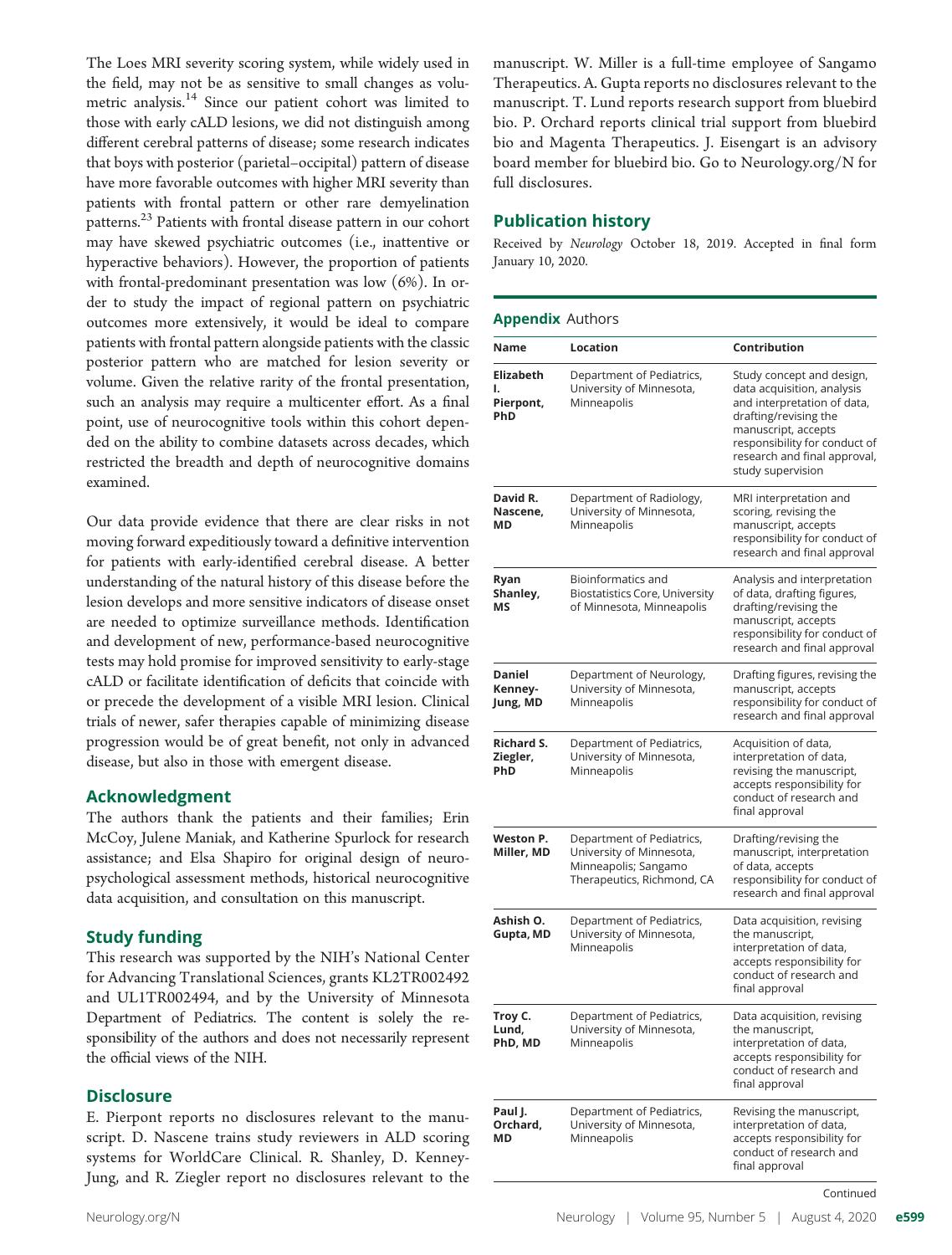| <b>Appendix</b> | (continued) |
|-----------------|-------------|
|                 |             |

| <b>Name</b>                          | Location                                                             | Contribution                                                                                                                                                                                                                |
|--------------------------------------|----------------------------------------------------------------------|-----------------------------------------------------------------------------------------------------------------------------------------------------------------------------------------------------------------------------|
| Julie B.<br>Eisengart,<br><b>PhD</b> | Department of Pediatrics,<br>University of Minnesota,<br>Minneapolis | Study concept and design,<br>data acquisition, analysis or<br>interpretation of data,<br>drafting/revising the<br>manuscript, accepts<br>responsibility for conduct of<br>research and final approval,<br>study supervision |

## References

- 1. Moser HW, Mahmood A, Raymond GV. X-linked adrenoleukodystrophy. Nat Clin Pract Neurol 2007;3:140–151.
- 2. Peters C, Charnas LR, Tan Y, et al. Cerebral X-linked adrenoleukodystrophy: the international hematopoietic cell transplantation experience from 1982 to 1999. Blood 2004;104:881–888.
- 3. Engelen M, Kemp S, de Visser M, et al. X-linked adrenoleukodystrophy (X-ALD): clinical presentation and guidelines for diagnosis, follow-up and management. Orphanet J Rare Dis 2012;7:51.
- 4. Mallack EJ, Turk B, Yan H, Eichler FS. The landscape of hematopoietic stem cell transplant and gene therapy for X-linked adrenoleukodystrophy. Curr Treat Options Neurol 2019;21:61.
- 5. Miller WP, Rothman SM, Nascene D, et al. Outcomes after allogeneic hematopoietic cell transplantation for childhood cerebral adrenoleukodystrophy: the largest singleinstitution cohort report. Blood 2011;118:1971–1978.
- 6. Pierpont EI, McCoy E, King KE, et al. Post-transplant adaptive function in childhood cerebral adrenoleukodystrophy. Ann Clin Transl Neurol 2018;5:252–261.
- 7. Raymond GV, Aubourg P, Paker A, et al. Survival and functional outcomes in boys with cerebral adrenoleukodystrophy with and without hematopoietic stem cell transplantation. Biol Blood Marrow Transpl 2019;25:538–548.
- 8. Loes DJ, Fatemi A, Melhem ER, et al. Analysis of MRI patterns aids prediction of progression in X-linked adrenoleukodystrophy. Neurology 2003;61:369–374.
- Loes DJ, Hite S, Moser H, et al. Adrenoleukodystrophy: a scoring method for brain MR observations. AJNR Am J Neuroradiol 1994;15:1761–1766.
- 10. Gupta A, Downey M, Shanley R, et al. Reduced-toxicity (BuFlu) conditioning is better tolerated but has a higher second transplantation rate compared to myeloablative conditioning (BuCy) in children with inherited metabolic disorders. Biol Blood Marrow Transpl 2020;26:488–492.
- 11. Pierpont EI, Eisengart JB, Shanley R, et al. Neurocognitive trajectory of boys who received a hematopoietic stem cell transplant at an early stage of childhood cerebral adrenoleukodystrophy. JAMA Neurol 2017;74:710–717.
- 12. Bates D, Maechler M, Bolker B, Walker S. Fitting linear mixed-effects models using lme4. J Stat Softw 2015;67:1–48.
- 13. Orchard PJ, Nascene DR, Miller WP, Gupta A, Kenney-Jung D, Lund TC. Successful donor engraftment and repair of the blood-brain barrier in cerebral adrenoleukodystrophy. Blood 2019;133:1378–1381.
- 14. Liberato AP, Mallack EJ, Aziz-Bose R, et al. MRI brain lesions in asymptomatic boys with X-linked adrenoleukodystrophy. Neurology 2019;92:e1698–e1708.
- 15. Melhem ER, Loes DJ, Georgiades CS, Raymond GV, Moser HW. X-linked adrenoleukodystrophy: the role of contrast-enhanced MR imaging in predicting disease progression. AJNR Am J Neuroradiol 2000;21:839–844.
- 16. Musolino PL, Rapalino O, Caruso P, Caviness VS, Eichler FS. Hypoperfusion predicts lesion progression in cerebral X-linked adrenoleukodystrophy. Brain 2012;135:2676–2683.
- 17. Swenson A, Nascene D. Early brain findings in cerebral adrenoleukodystrophy: are we missing subtle disease? American Society of Neuroradiology 57th annual meeting; May 21, 2019; Boston, MA.
- 18. Miller WP. Stem cell-transplantation therapy for adrenoleukodystrophy: current perspectives. J Neurorestoratology 2017;5:5–19.
- 19. Riva D, Bova SM, Bruzzone MG. Neuropsychological testing may predict early progression of asymptomatic adrenoleukodystrophy. Neurology 2000;54:1651–1655.
- 20. Norman GR, Sloan JA, Wyrwich KW. Interpretation of changes in health-related quality of life: the remarkable universality of half a standard deviation. Med Care 2003; 41:582–592.
- 21. Phillips R, Qi G, Collinson SL, et al. The minimum clinically important difference in the repeatable battery for the assessment of neuropsychological status. Clin Neuropsychol 2015;29:905–923.
- 22. Tran C, Patel J, Stacy H, et al. Long-term outcome of patients with X-linked adrenoleukodystrophy: a retrospective cohort study. Eur J Paediatr Neurol 2017;21:600–609.
- 23. Kühl JS, Kupper J, Baque H, et al. Potential risks to stable long-term outcome of allogeneic hematopoietic stem cell transplantation for children with cerebral X-linked adrenoleukodystrophy. JAMA Netw Open 2018;1:e180769.